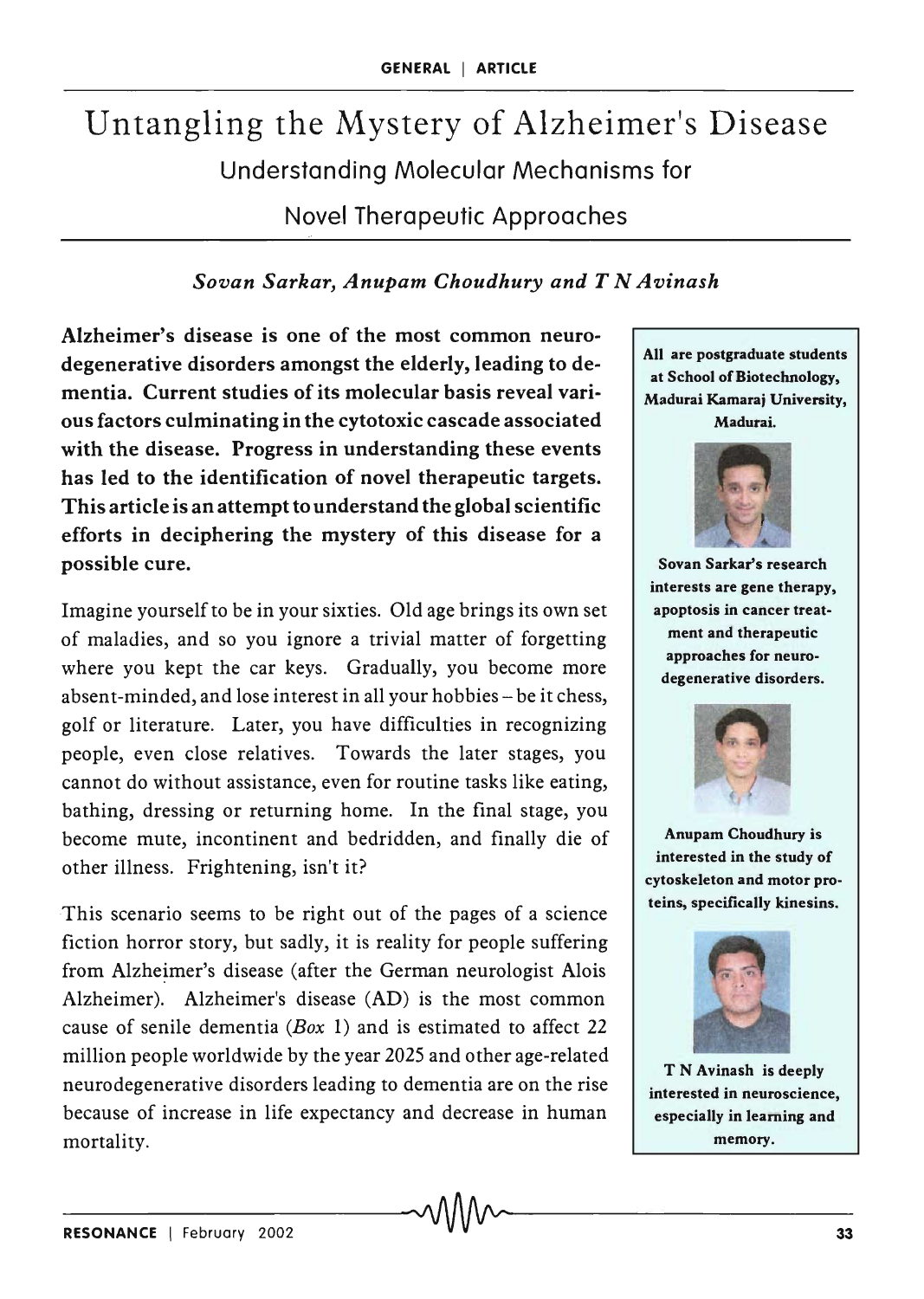#### Box 1: Dementia

The term 'dementia' refers to several illnesses, which affect the functioning of the brain, leading to disruptions in memory, reasoning and emotional stability. 'Senile dementias' are clinical syndromes affecting the aged, and show two abnormalities: memory loss in an otherwise alert individual; and impairment in at least one other area of cognition  $-$  language, problem solving, judgement, calculation, attention, perception, etc. The chief cause of senile dementia is Alzheimer's disease, followed next by cerebrovascular disease (alone, or, in combination with AD). In India, dementia is commonly associated with cerebrovascular disease. Other causes include Lewy body dementia, Parkinson's disease, frontotemporal dementia, alcoholism, drug-abuse, brain tumour, infections like HIV, syphilis, etc.

Abbreviations used:

AD: Alzheimer's disease  $\beta$ APP:  $\beta$ -Amyloid precursor protein A $\beta$ :  $\beta$ -Amyloid NFl: Neurofibrillary tangles PHF: Paired helical filament;  $\tau$ . Tau protein.

Keywords

Neurodegenerative disorder, senile dementia,  $\beta$ -amyloid plaques, neurofibrillary tangles.

### Clinical Manifestations of Alzheimer's Disease

It is now clear that AD is a multifactorial syndrome rather than a single disease. The pathological hallmarks of this disease are the amyloid and senile plaques (which appear earlier on), and the development of neurofibrillar tangles (NFT). Amyloid plaques (which resembles bomb craters) are spherical, multicellular lesions usually found in the limbic and associated neocortex areas. Amyloid- $\beta$ -protein, which is a major component of both amyloid and senile plaques, is deposited in the extracellular space as a fluffy material. Senile plaque is surrounded by neurites (axon/dendrites) and invaded by microglia and astrocytes - the inflammatory cells of the brain. These are found in the frontal cortex, hippocampus, amygdala, occipital cortex, thalamus, and less frequently in basal ganglia and cerebellum. On the other hand, NFTs are intraneuronal lesions consisting of non-membrane bound bundles of  $\sim$ 10 nm. paired helical filaments, which are seen in later stages of the disease. NFTs appear to be more important for the altered neuronal function than plaques. The presence of NFTs in the frontal cortex is highly suggestive of AD. *(Figure 1)* 

#### Amyloid Plaques: Protein Processing going Haywire

The amyloid plaques *(Figure* 2) are composed almost exclusively of a small peptide called  $\beta$ -amyloid (A $\beta$ ), which is derived from a larger integral membrane protein called  $\beta$ -amyloid precursor

-34--------------------------------~---------------------------------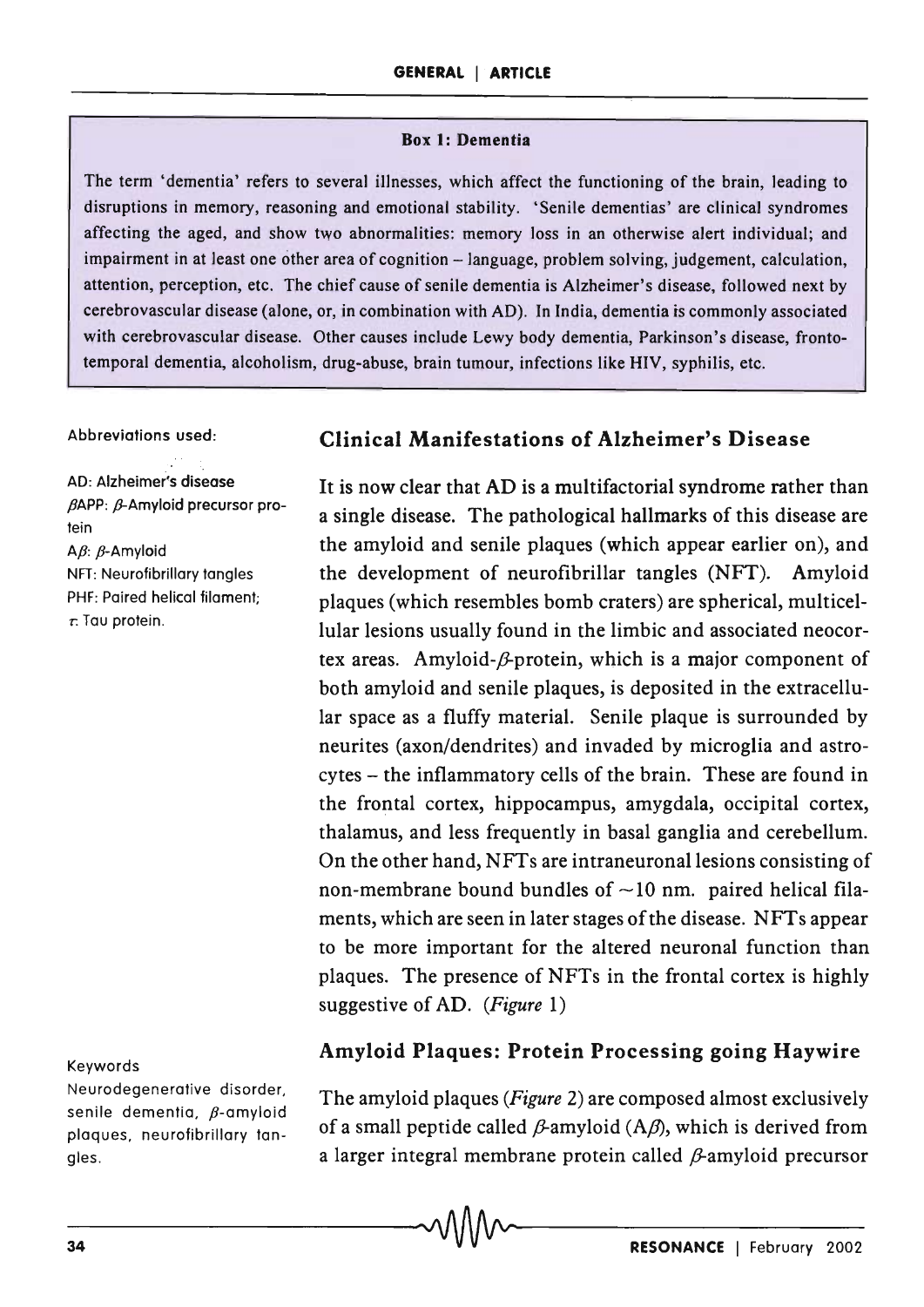

Figure 1. The 12 panel photographic array represents the visual standards based scoring system for cerebral atrophy in brains from aging nondemented control and Alzheimer-dementia subjects at autopsy.

protein ( $\beta$ APP). Biochemical analysis on how  $\beta$ APP is processed revealed the generation of the toxic  $A\beta$  peptide *(Figure 3)*. Some of the BAPP in the membrane are internalized and degraded. A small subset of the APP molecules is found to be degraded initially by  $\alpha$ -secretase enzyme (a metalloprotease) to produce an 83-residue COOH-terminal fragment (C83) and a soluble version of  $\beta$ APP ( $\alpha$ -APPs), and then by  $\gamma$ -secretase enzyme (resembling aspartyl protease) to give rise to a harmless peptide of 3 kDa called p3. However, when  $\beta$ APP is cleaved initially by  $\beta$ -secretase enzyme (resembling aspartyl protease) to produce a 99-residue COOH-terminal fragment (C99) and  $\beta$ APPs, followed by y-secretase cleavage, either a 40 amino acids  $A\beta$ peptide ( $A\beta_{40}$ ) or a 42 amino acids  $A\beta$  peptide ( $A\beta_{42}$ ) of 4 kDa is formed. The more toxic version is  $A\beta_4$ , as it is hydrophobic and rapidly forms aggregates in the extracellular space.

More insights were gained from genetic analysis. Mutations in the  $\beta$ APP gene, located on chromosome 21, that interfered with the normal degradation of the protein, i.e., modifications in regions cleaved by  $\alpha$ -secretase(s) or  $\gamma$ -secretase(s), resulted in earlier onset of the disease as more  $A\beta_{4}$  was being formed. Soon,

Figure 2.  $\beta$ -amyloid plaques as seen in cerebral cortex of a subject with advanced Alzheimer's disease.

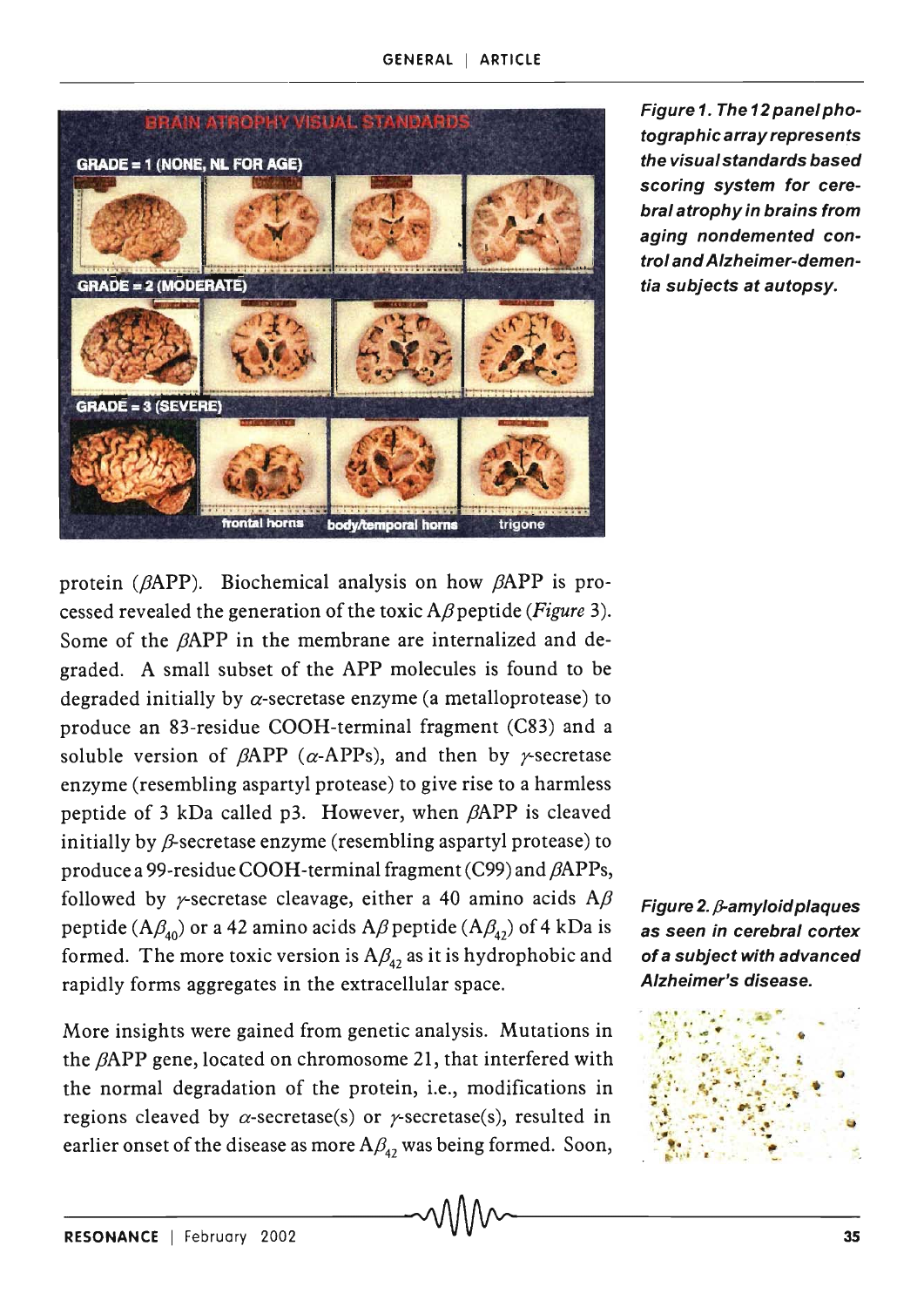

Figure 3.  $\beta$ APP processing three more genes were implicated in the development of AD. and generation of toxic  $A\beta_{42}$ . Two of them, *Presenilin 1* and *Presenilin 2* located on chromosome 14 and 1, respectively, produce similar transmembrane proteins, which are essential cell fate determinants. Mutations<br>  $\sqrt{1/\sqrt{1-\frac{1}{2}}}\sqrt{1-\frac{1}{2}}$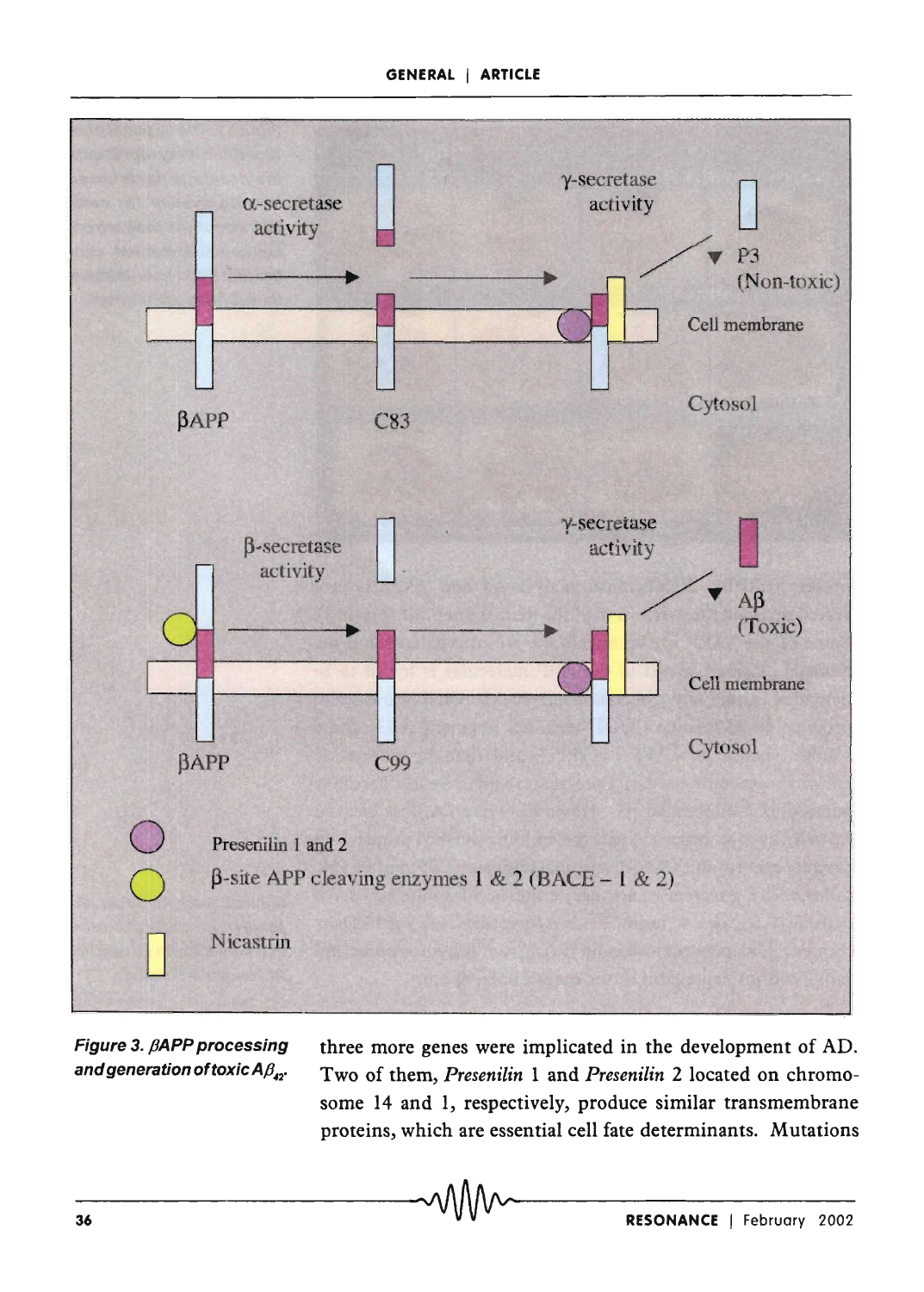in these genes were found to increase the amounts of  $A\beta_{42}$ produced, and it was postulated that they might be  $\gamma$ -secretase itself. Recently, it has been reported that *Presenilin,* in concert with another protein nicastrin, is responsible for the  $\nu$ -secretase activity. The gene for  $\beta$ -secretase is located on chromosome 11, but no AD-causing mutation in this gene has been identified so far. A  $\beta$ -secretase homologue, BACE2, located on chromosome 21, indicates the possibility, that this protease contributes to AD-associated with Down's syndrome. However, its presence in very low amount in brain suggests that the AD associated with Down's syndrome is probably due to the presence of an extra copy of the  $APP$  gene, which is also present on chromosome 21.

Polymorphism in the APOE gene on chromosome 19 was the next to be identified as a risk factor for AD. Apolipoprotein E (ApoE) is involved ih transporting cholesterol and other lipids in the blood. The gene occurs in three allelic forms designated as  $\epsilon^2$ ,  $\epsilon^3$  and  $\epsilon^4$ . The most common form is  $\epsilon^3$ , which confers protection against development against AD, whereas the individuals with  $apoe4$  alleles face an increased risk in developing AD. Apoe4 not only promotes fibrillogenesis by the amyloid peptides, but also itself is capable of forming fibrillary proteins.

In a nutshell, what has been reported are that mutations of genes on chromosomes 1, 14 and 21 result in early onset of AD, which are inherited in a Mendelian pattern. In addition to these inherited cases, mutations in the apolipoprotein gene on chromosome 19 make the individual more susceptible for developing AD in older age.

# It takes Tau to Tangle!

Similar biochemical analysis revealed that the neurofibrillar tangles *(Figure* 4) consisting of paired helical filaments were formed of hyperphosphorylated versions of a microtubule-binding protein called tau  $(\tau)$ . Microtubules form the cytoskeleton and are involved in various cellular processes including spindle

Figure 4. Typical hippocampal neurofibrillary tangles (NFT) occurring in Alzheimer's disease.

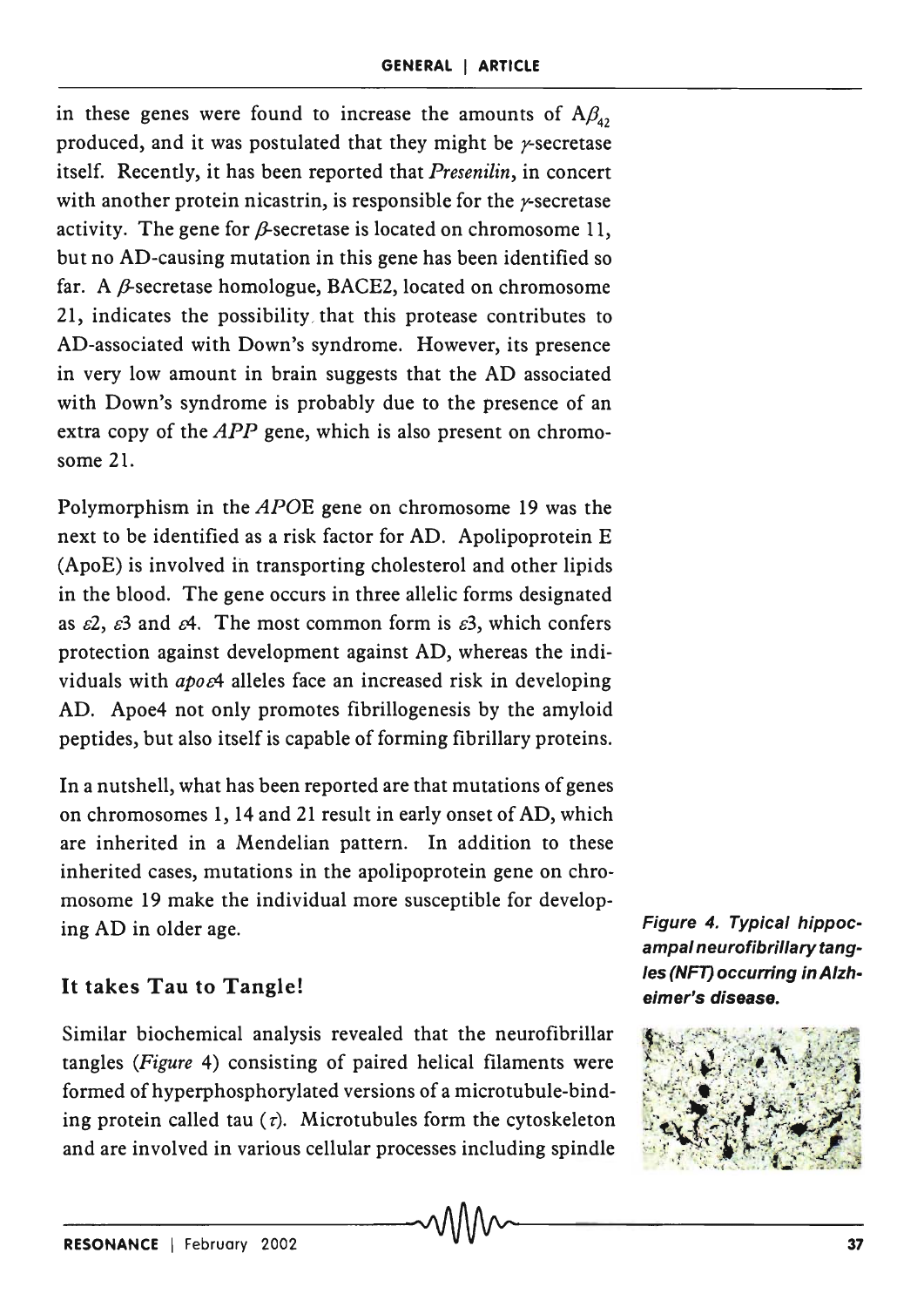body formation during cell division, and transport of various vesicles, protein assemblies, etc. in a cell. Intracellular tau gets phosphorylated by microtubule-associated protein kinases or glycogen synthase kinase (GSK3) and is deposited on the cytoskeletal filaments. Thus it promotes formation of intracellular NFTs. In addition to neurofilaments and tau, NFTs also have ubiquitin as a component, but the function of each in the formation and stabilization is still unclear. The disruption in the function of tau leads to collapse of the microtubule skeleton, thus disrupting the vital activities of a cell.

But how does tau relate to  $A\beta_{4}$ ? All evidence so far seem to indicate that tau hyperphosphorylation is a cytological effect of  $A\beta_{42}$ . The best evidence for this is from patients with frontotemporal dementia. Such people have mutant tau protein and NFTs are found quite early, although no amyloid plaques are seen. The cascade of events that cause tau hyperphosphorylation by  $A\beta_{4}$  is yet to be determined.

# How do the Neurons die?

The  $A\beta_{42}$  peptide causes neuronal degeneration and death by initiating a complex cascade of events that are slowly coming into light (Figure 5). Aggregation of  $A\beta_4$ , in the inter-neuronal space causes a multi-prong inflammatory response involving microglia and astrocytes. Small diffusible  $A\beta$  oligomers called  $A\beta$ -derived diffusible ligands (ADDL) have also been found to cause cell death. Extensive cytoskeletal disruption resulting from accumulation of paired helical filaments (PHFs), in association with severe disruption of axonal transport and cell metabolism, lead to accelerated neuronal death.

The  $A\beta_A$  peptide binds strongly to metal ions like copper and iron, catalyzing the formation of superoxide  $(O_2^2)$  from hydrogen peroxide  $(H_2O_2)$ . The free radicals thus generated, coupled with the inflammatory reactions initiate a further cytotoxic cascade of events including mitochondrial disruption, ultimately leading to cell death.

Aggregation of  $A\beta_{42}$  in the interneuronal space causes a multiprong inflammatory response involving microglia and astrocytes.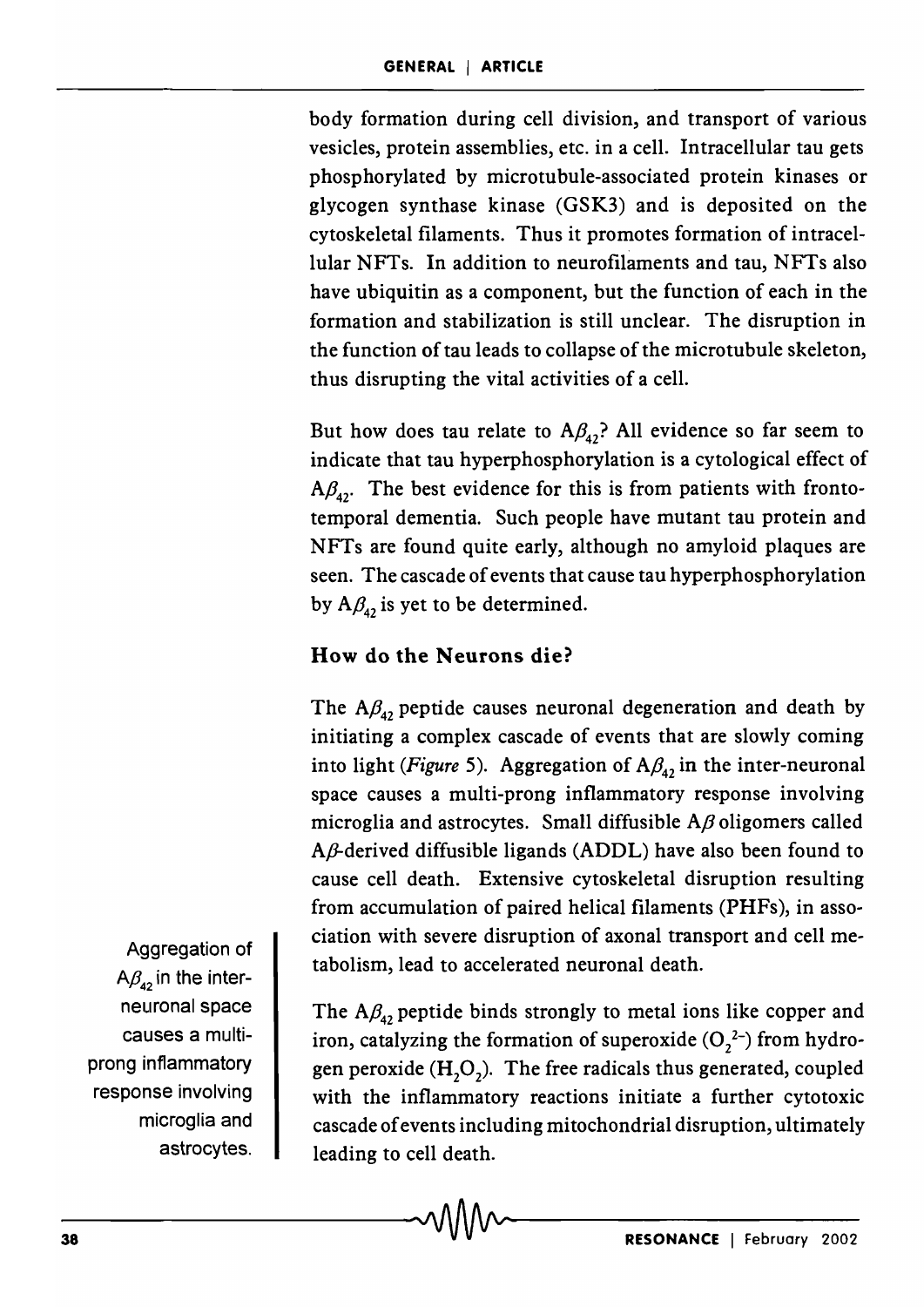

Recent research has shown that  $\beta$ APP is also cleaved by caspases (enzymes crucial in driving programmed cell death or apoptosis) to produce another toxic fragment called C31. It is not known whether  $A\beta$  aggregation activates caspases or whether they constitute an independent death cascade. *(Figure* 6) *(Box 2)* 

# Therapeutic Advancements: New Hopes

Progress in understanding the neurotoxic and inflammatory cascade has currently identified specific therapeutic targets for the amelioration of human suffering. Research advancements in biochemical pathology and molecular genetics during the last decade have laid the foundation in this direction. Molecular insights into  $\beta$ APP and A $\beta$  have provided considerable information for designing drugs that will either block the formation of

Figure 5. Schematic illustration of neuronal degeneration. Aggregation of amyloid beta protein in the synaptic zone elicits inflammatory response, followed by formation of neurofibrillary tangles. Initially, the fluffy amyloid beta protein is deposited in the extracellular space as round balls (diffuse plaques). The axons then show coiling and bending, which along with the broken dendrites entangle to form the enuritic plaque. Finally, the amyloid protein condenses as a central core around which the neurites are seen (mature plaque). At advanced stages of the disease, more of mature plaques are seen.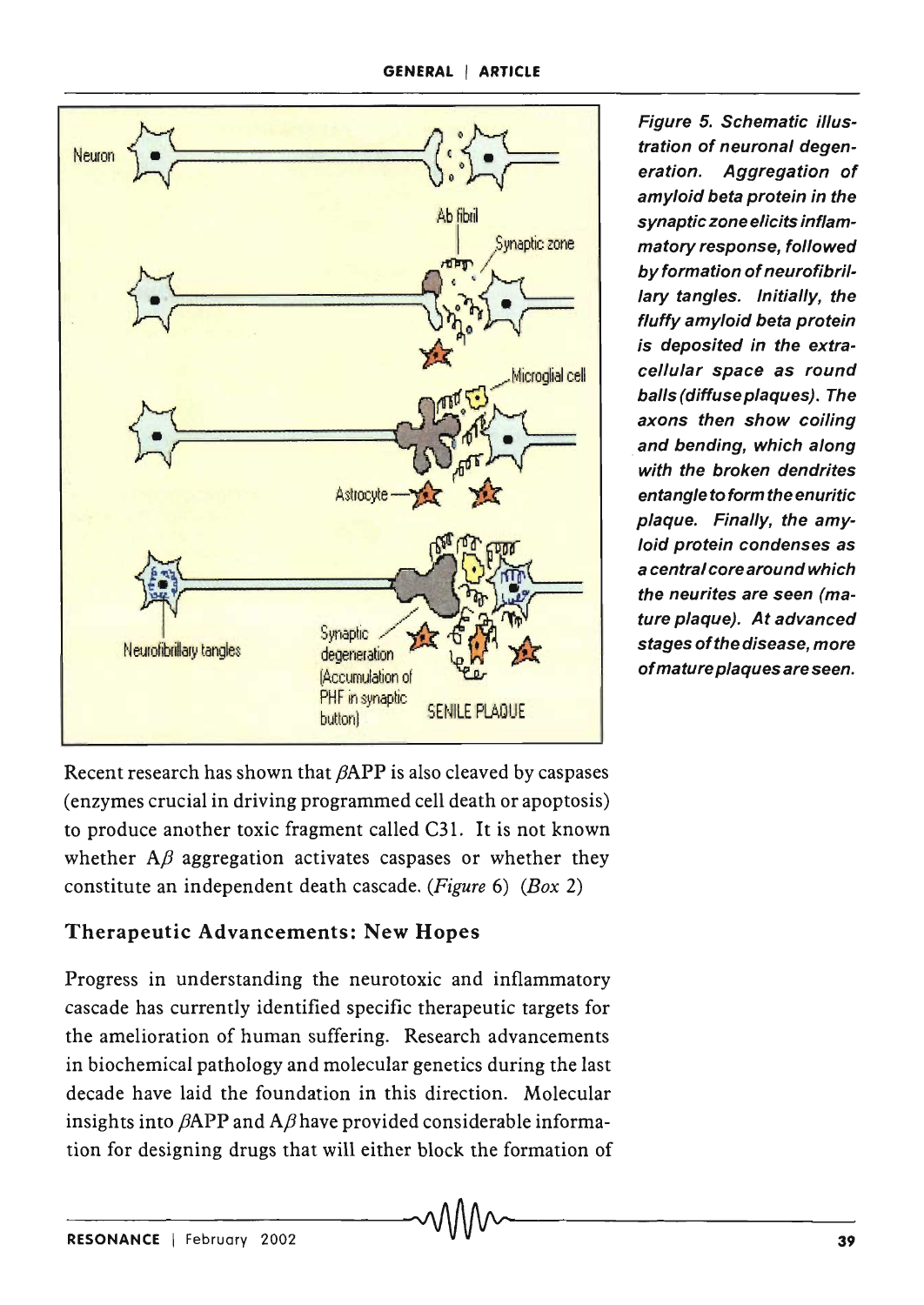

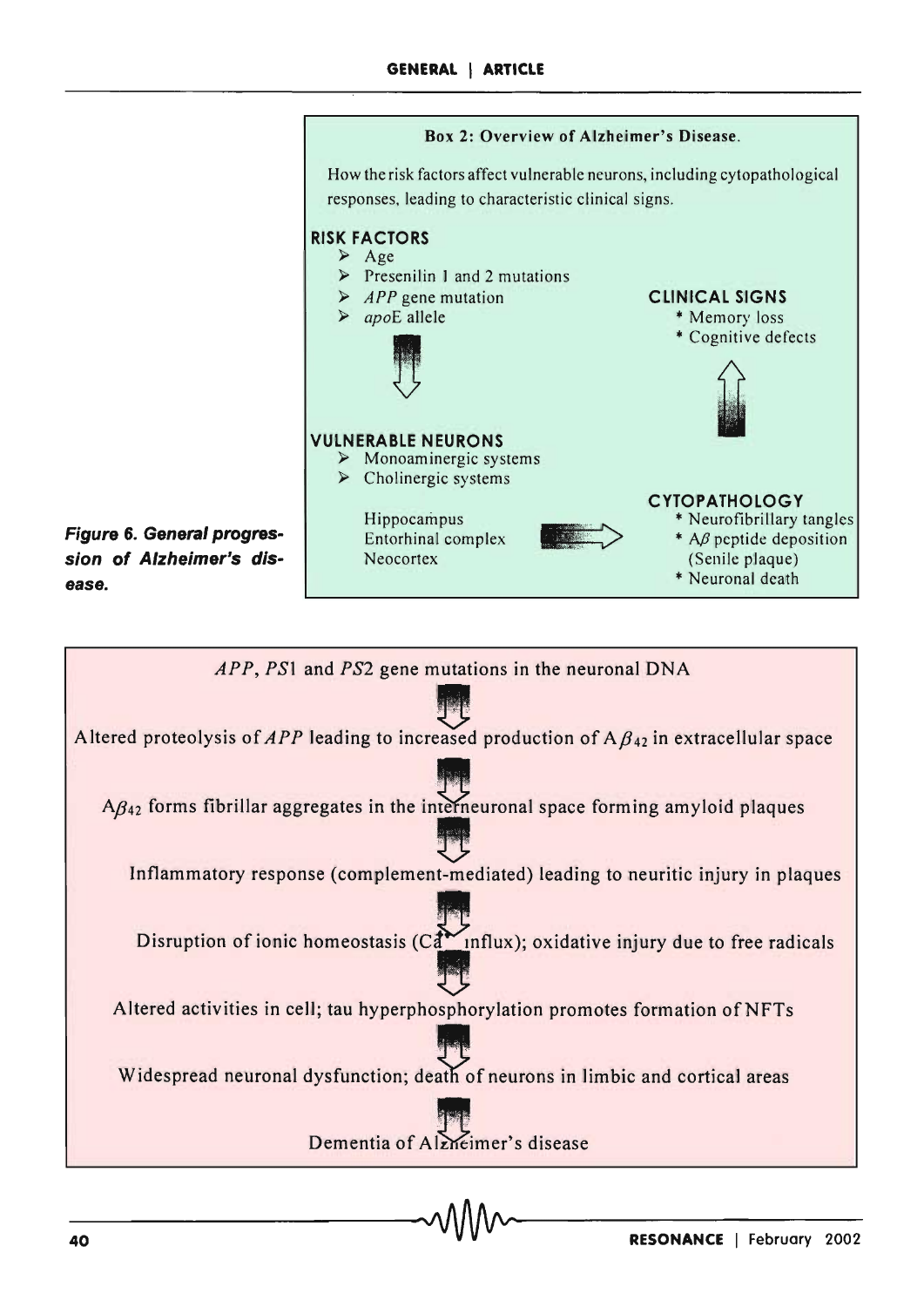#### Box 3: Targets forTreatment

Several discrete targets for treatment in delineating the Alzheimer's disease cascade include:

- $\triangleright$  Inhibitors of A $\beta$  production, i.e., blockers of  $\beta$  and *y*-secretase activity.
- $\triangleright$  Inhibitors of A $\beta$  oligomerization or fibrillization.
- $\triangleright$  Anti-inflammatory drugs that can interfere with aspects of the microglial and astrocytic responses in the brain.
- $\triangleright$  Antioxidants, free-radical scavengers, calcium-channel blockers and modulators of signal transduction that can protect neurons from the downstream effects of accumulation of  $A\beta$ .
- $\triangleright$  Neurorestorative factors that can rescue synapses and cell bodies undergoing injury.

the toxic protein  $A\beta_4$ <sup>2</sup>, or alleviate the peptide's effect once it has been formed. *(Box* 3)

Till date, there is no treatment available for complete cure of Alzheimer's disease. The drugs that are currently used for the management of AD are Donepezil (Aricept) and Tacrine (Cognex), both of which are acetylcholinesterase inhibitors. Thus they prevent synaptic degradation of the neurotransmitter acetylcholine and thereby act as memory enhancers.

Two inhibitors of  $\beta$ -secretase, OM991 and OM992, have been recently developed to block the formation of  $A\beta_{4}$ <sup>2</sup> A recent report suggests the identification of low molecular weight chemically stable fenchylamine sulphonamides as *in vitro* inhibitors of  $\nu$ -secretase. These compounds are paving the pathway for efficient inhibition of  $A\beta$  formation.

Currently, efforts are under way to reduce the deposition of  $A\beta$ by using compounds that mimic dyes such as Congo red. These compounds can insert into amyloid plaques and break down the aggregations of  $A\beta$  from within.

Recent studies suggest that the oxidative damage in the neocortex associated with AD is a result of gradual build-up of metal ions like zinc, and more significantly copper. Metal chelators that chelate copper and zinc, thereby diminishing the oxidative burden are currently under investigation.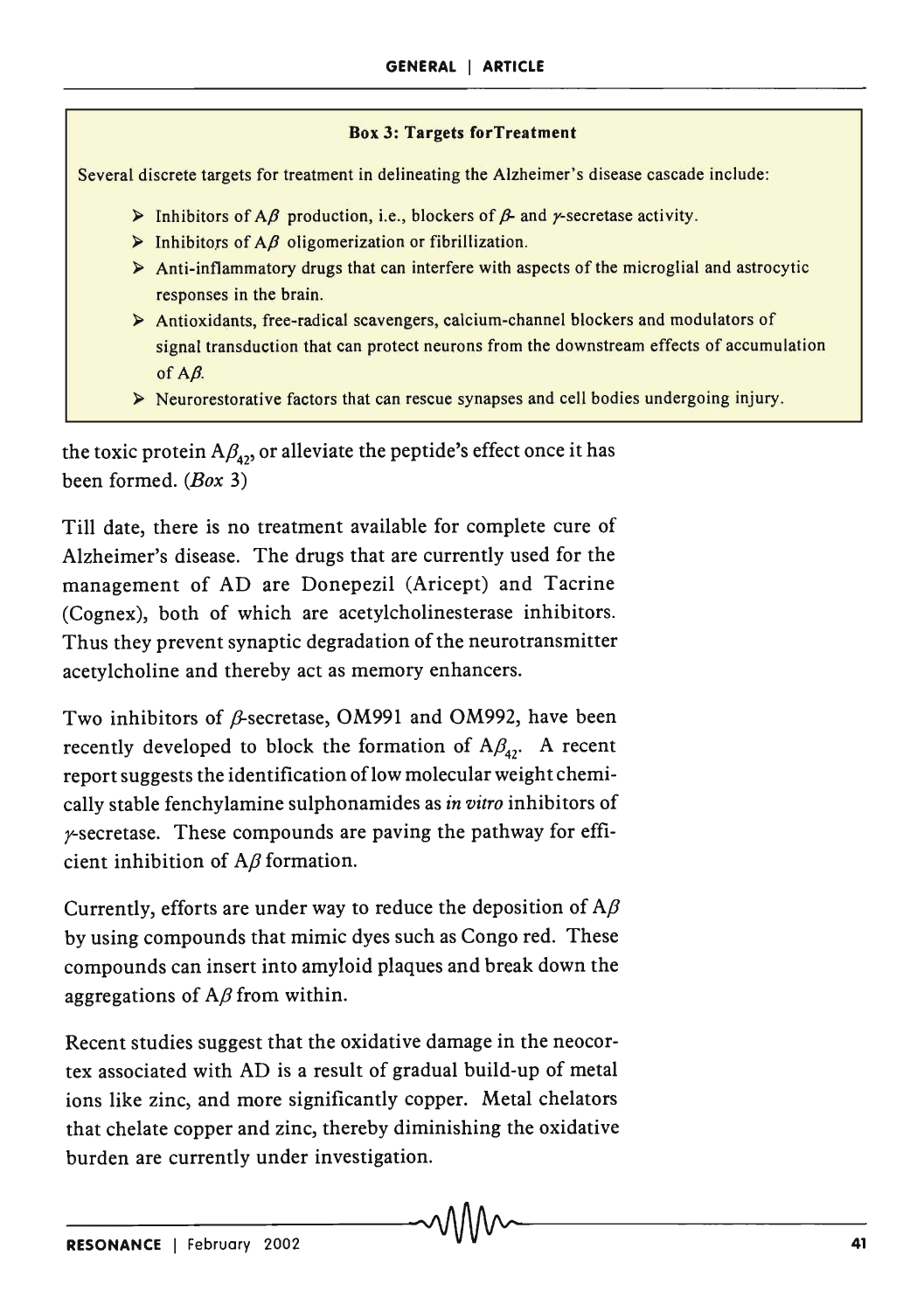Neuroprotection is required by the neurons under stress and are therefore vulnerable.

The role of  $\mathbf{H}_{\mathbf{3}}$ -receptor (histamine receptor subtype) in learning and memory indicates that  $\mathrm{H_{3}}$ -receptor antagonists can have a role in the treatment of memory disorders such as AD. Perceptin, a potent and selective  $\mathrm{H}_{\mathfrak{z}}$ -receptor antagonist, has been devised in this aspect. Moreover, approximately 45% of glutamate receptor in the human brain respond to  $DL-\alpha$ -hydroxyl-5-methyl-4-isoxazole prepionic acid (AMPA) as an agonist, and are consequently designated AMPA type receptors. These have been implicated in memory and other higher order cognitive function such as thinking. AMPA receptor modulating agents such as CX516 have been shown to enhance memory in rats and normal elderly volunteers. Galantamine therapy, where cholinesterase is inhibited, shows sustained cognitive benefits for AD patients. The present findings confirm that huperzine A can alleviate the cognitive dysfunction induced by intracerebroventricular infusion of  $\beta$ -amyloid protein in rats.

Neuroprotection is required by the neurons under stress and are therefore vulnerable. This approach is targeted to slow down disease progression as opposed to improving cognitive function. In this class of agents are antioxidants such as vitamin E, selegiline, ascorbic acid and *Ginkgo biloba* extracts. Studies on anti-inflammatory agents like indomethacin for delaying the progression of AD is on. Since chronic inflammation occurs in AD pathogenesis and lipoxygenases are important mediators of inflammatory processes, the 12-lipoxygenase inhibitor baicalein is recently reported to attenuate neuronal apoptosis.

The potential role of estrogen for alleviating memory problems relating to AD is also under investigation. Estrogen can synthesize acetylcholine, increases formation of synapses and also numbers of nerve growth factor receptors in those regions of brain vital for memory and cognitive functions. *(Figure 7)* 

# Amyloid  $\beta$  Vaccination

The remarkable discovery of a vaccine that can curb memory loss in AD in a genetically engineered mouse model of the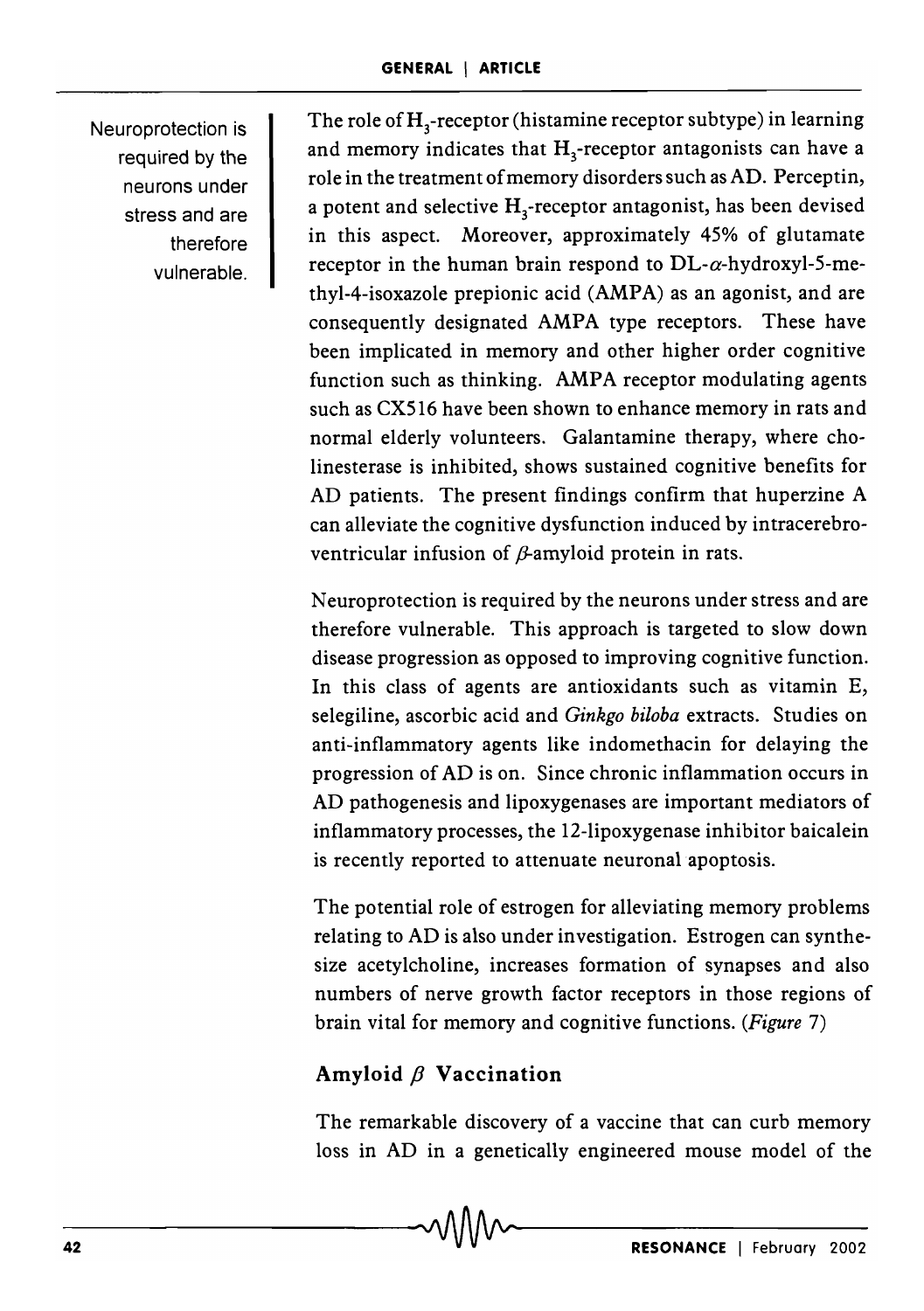

Figure 7. Various drugs in phase II clinical trials for treatment of Alzheimer's disease.

disease may eventually be used to prevent and treat this disease in humans. Immunization with amyloid- $\beta$ -protein  $(A\beta)$  reduced learning and memory impairments in AD transgenic mice. The number of plaques, however, was reduced in vaccinated mice. Such mice also developed antibodies against  $A\beta$ , which provide impetus for the exploration of antibodies against  $A\beta$  as a means to prevent or treat AD.

# Neural Stem Cell Therapy: A Future Possibility

The fact that neural stem cells (immature cells in the brain that have not yet fully formed) can give rise to any cell found in the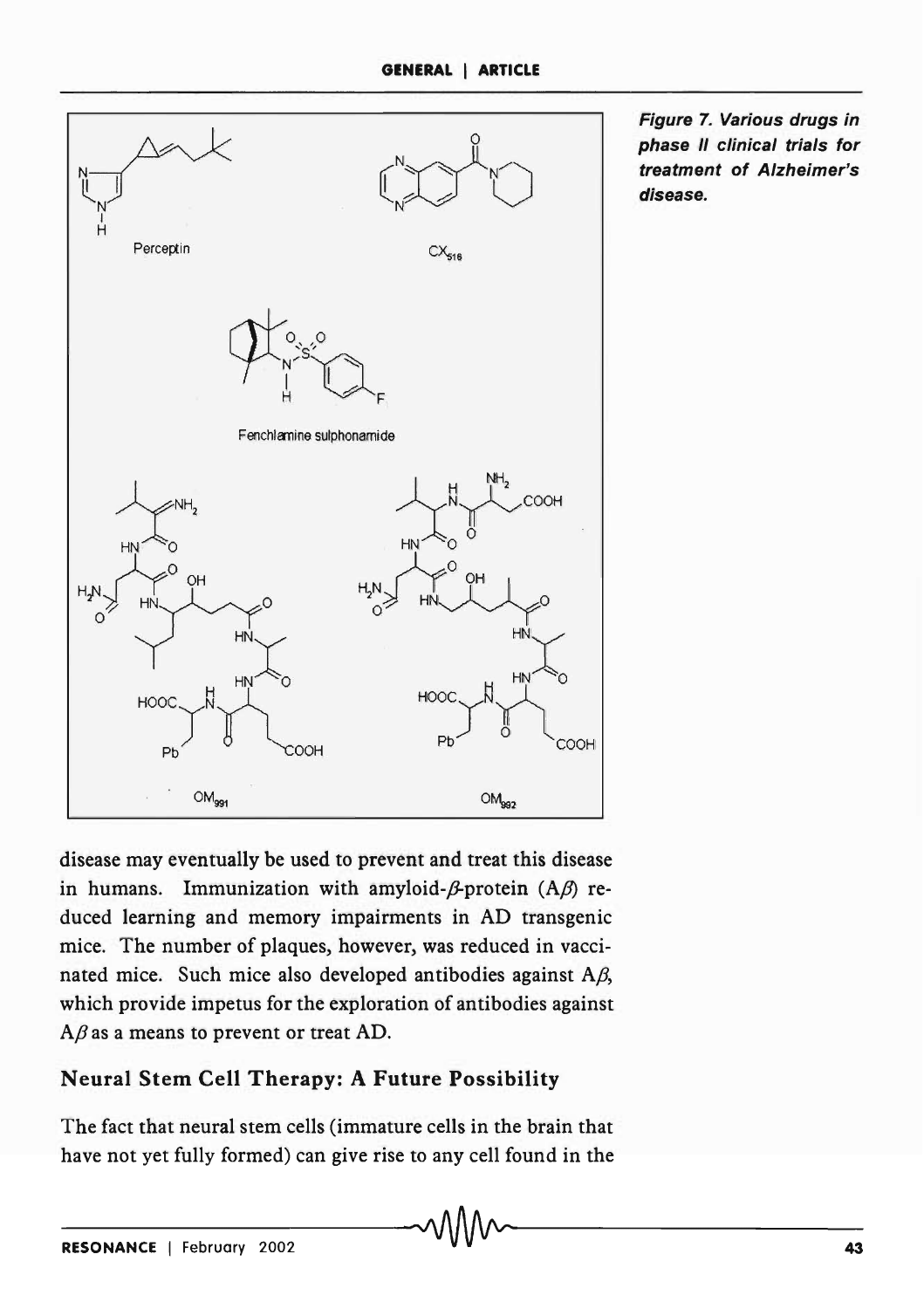Gene therapy has emerged as new hope for Alzheimer's patients, with human clinical trials currently under way.

nervous system show a ray of hope for repair of damaged brain. Neural stem cells can be manipulated, as shown experimentally, to deliver therapeutic genes to damaged brain areas as well as replenish cells missing in genetic and acquired brain disorders.

Transplantation of neural stem cells has been reported in animal models. Once in place, these cells develop into oligodendrocytes that make the myelin sheath. Myelin sheath insulates nerve fibres and enables efficient impulse conduction. These cells when transplanted into newborn rodents having genetic defect in their ability to produce myelin can make myelin. Also, neuronal regeneration in adult human cortex proved that the mature brain might harbour neural stem cells. Studies have shown such regeneration in hippocampus, a region involved in memory. This may be useful in harnessing the neurons latent regenerative powers to repair injuries and recover from disease. Treatments of neurodegenerative diseases, such as AD, will some day be true in future.

# Gene Therapy: Another Ray of Hope

Gene therapy has emerged as new hope for Alzheimer's patients, with human clinical trials currently under way. In this approach, fibroblasts have been genetically modified to produce nerve growth factor (NGF), which prevents neuronal death and enhance the function of the remaining brain cells. These modified fibroblasts have been implanted at different locations in the brain.

# Conclusion

Alhough our understanding of the molecular basis of Alzheimer's disease has increased considerably in the recent past, many pieces of this complex puzzle are yet to be elucidated. Putting together these pieces is a more daunting task than imagined. Hopefully, a better understanding of the disease will not only lead to its therapeutic advancements, but also may facilitate the same for other neurodegenerative disorders like Parkinson's disease and Huntington's disease.